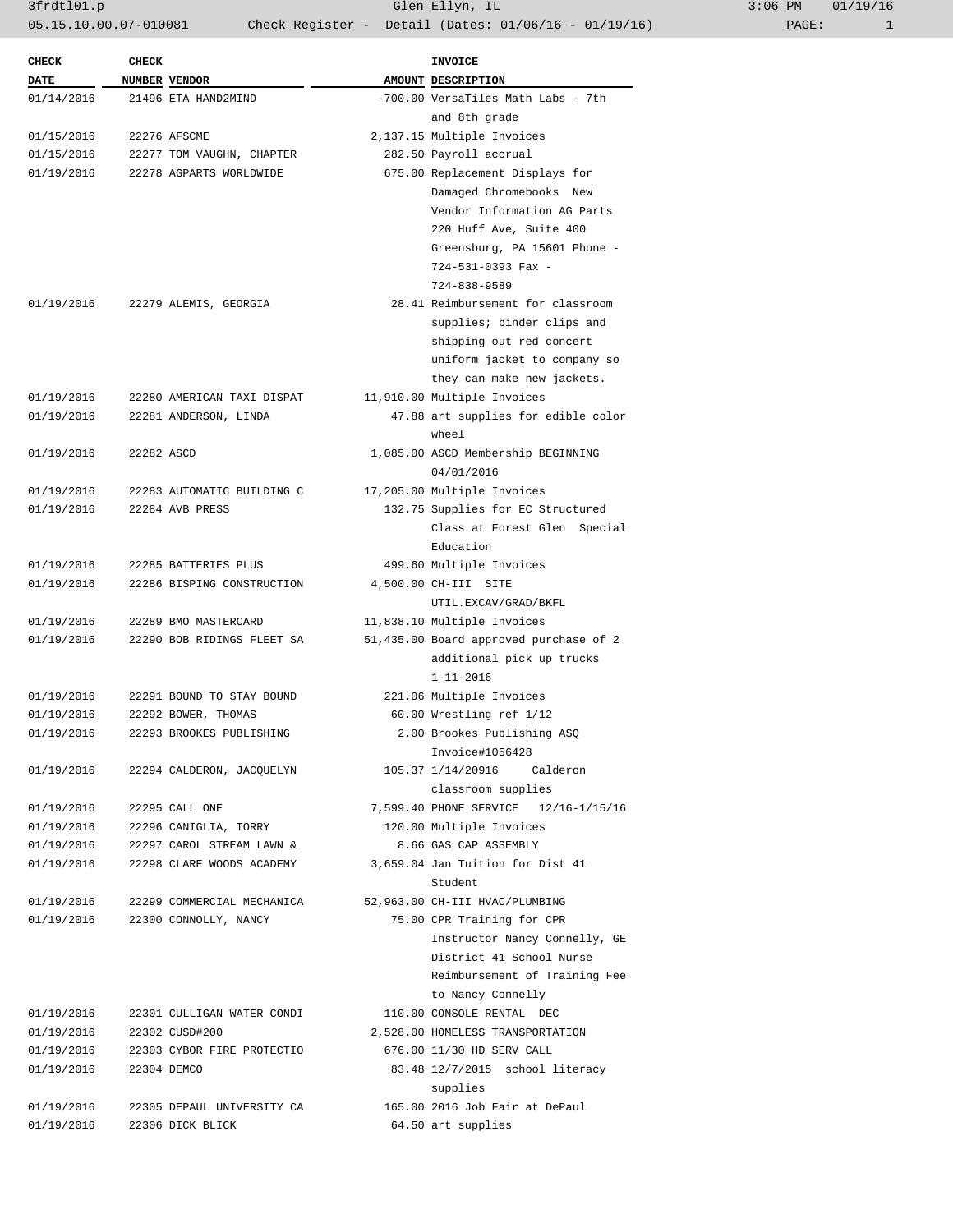3frdtl01.p Glen Ellyn, IL 3:06 PM 01/19/16 05.15.10.00.07-010081 Check Register - Detail (Dates: 01/06/16 - 01/19/16) PAGE: 2

| <b>CHECK</b> | <b>CHECK</b> |                            |             | <b>INVOICE</b>                          |
|--------------|--------------|----------------------------|-------------|-----------------------------------------|
| DATE         |              | NUMBER VENDOR              |             | AMOUNT DESCRIPTION                      |
| 01/19/2016   |              | 22307 EASTER SEALS METROPO |             | 4,911.20 December Tuition for D41       |
|              |              |                            |             | Student Invoice #12880                  |
| 01/19/2016   |              | 22308 ELENS & MAICHIN ROOF |             | 38,880.00 CH-III ROOFING/SHEET METAL    |
| 01/19/2016   |              | 22309 ELIM CHRISTIAN SERVI |             | 8,948.52 December Tuition for 2         |
|              |              |                            |             | Distriict 41 Students                   |
|              |              |                            |             | Invoice #150432                         |
| 01/19/2016   |              | 22310 ELLIOTT CONSTRUCTION |             | 17,550.00 CH-III CONCRETE               |
| 01/19/2016   |              | 22311 ETA HAND2MIND        |             | 700.00 VersaTiles Math Labs - 7th       |
|              |              |                            |             | and 8th grade                           |
| 01/19/2016   |              | 22312 EVERETT, KATHLEEN    |             | 252.80 Classroom Supplies               |
| 01/19/2016   |              | 22313 EVEREST SNOW MANAGEM |             | 5,058.00 Multiple Invoices              |
| 01/19/2016   |              | 22314 FEUERBORN, RITA      |             | 419.51 Reimbursement for classroom      |
|              |              |                            |             | materials; Post it's,                   |
|              |              |                            |             | markers, rubber bands,                  |
|              |              |                            |             | binders, finger tapes, etc.             |
| 01/19/2016   |              | 22315 FILLIPI, FRANK       |             | 60.00 Wrestling ref 12/16               |
| 01/19/2016   |              | 22316 FIRM SYSTEMS         |             | 322.00 Invoice #1025391-IN for          |
|              |              |                            |             |                                         |
|              |              |                            |             |                                         |
|              |              |                            |             |                                         |
| 01/19/2016   |              | 22317 FOLLETT SCHOOL SOLUT |             | 1,013.33 Multiple Invoices              |
| 01/19/2016   | 22318 FQC    |                            |             | 30,658.00 CH-III CONSTRUCTION           |
|              |              |                            |             | MANAGEMENT                              |
| 01/19/2016   |              | 22319 FRANCZEK RADELET & R |             | 6,721.85 Multiple Invoices              |
| 01/19/2016   |              | 22320 GALLEGOS, BERNIE     |             | 55.00 Wrestling worker 12/16            |
| 01/19/2016   |              | 22321 GROS, KURT           |             | 160.00 Payment for Solo & Ensemble      |
|              |              |                            |             | judge                                   |
| 01/19/2016   |              | 22322 HEALTH MANAGEMENT SY |             | 55.44 Employee Assistance Program       |
|              |              |                            |             | January Service Fees-Invoice            |
|              |              |                            |             | #20610116                               |
| 01/19/2016   |              | 22323 HEINEMANN            |             | 7,173.91 Multiple Invoices              |
| 01/19/2016   |              | 22324 ILLINOIS CENTRAL SCH |             | 55,775.38 DECEMBER TRANSPORTATION       |
| 01/19/2016   |              | 22325 ILLINOIS STATE UNIVE |             | 278.00 ASCD Kdg Conference              |
| 01/19/2016   |              | 22326 INNOVENTION SYSTEM L |             | 875.00 Translating                      |
| 01/19/2016   |              | 22327 IPSD 204             |             | 973.44 HOMELESS TRANSPORTATION          |
| 01/19/2016   |              | 22328 J HAMILTON ELECTRIC  |             | 41,850.00 CH-III ELECTRICAL/LOW VOLTAGE |
| 01/19/2016   |              | 22329 JANSCO               | 263.86 Pens |                                         |
| 01/19/2016   |              | 22330 JARVIS, MEGAN        |             | 29.85 Party Supplies                    |
| 01/19/2016   |              | 22331 KAGAN & GAINES INC   |             | 835.00 Multiple Invoices                |
| 01/19/2016   |              | 22332 LAYMAN, PAUL         |             | 65.00 B-ball ref 1/5                    |
| 01/19/2016   |              | 22333 LEARNING FORWARD     |             | 289.00 Organizational Membership        |
|              |              |                            |             | renewal- PAUL GORDON                    |
| 01/19/2016   |              | 22334 LEMM, RON            |             | 160.00 Payment for Solo & Ensemble      |
|              |              |                            |             | judge                                   |
| 01/19/2016   |              | 22335 LEN'S ACE HARDWARE   |             | 5.20 Multiple Invoices                  |
| 01/19/2016   |              | 22336 LEWIS, KELLY         |             | 129.21 Books and circuit scribe for     |
|              |              |                            |             | classroom                               |
| 01/19/2016   |              | 22337 LINCOLNSHIRE PRINTIN |             | 55.27 Scantron sheets for SS dept       |
| 01/19/2016   |              | 22338 LOGO SPORTSWEAR      |             | 298.63 Hadley Cheerleading Uniforms     |
| 01/19/2016   |              | 22339 LOPINA, BILL         |             | 130.00 Multiple Invoices                |
| 01/19/2016   |              | 22340 MACGILL & CO, WM V   |             | 21.54 Supplies for Hadley Nurse         |
| 01/19/2016   |              | 22341 MCCLUSKEY, CHARLIE   |             | 184.00 Reimbursement for Eisenhower     |
|              |              |                            |             | JV Wrestling Tournament fee:            |
|              |              |                            |             | 23 students @ $8.00$ each =             |
|              |              |                            |             |                                         |
|              |              |                            |             | \$184.00.                               |
| 01/19/2016   |              | 22342 MCHENRY GLASS & MIRR |             | 39,960.00 CH-III ALUM/GLASS/GLAZING     |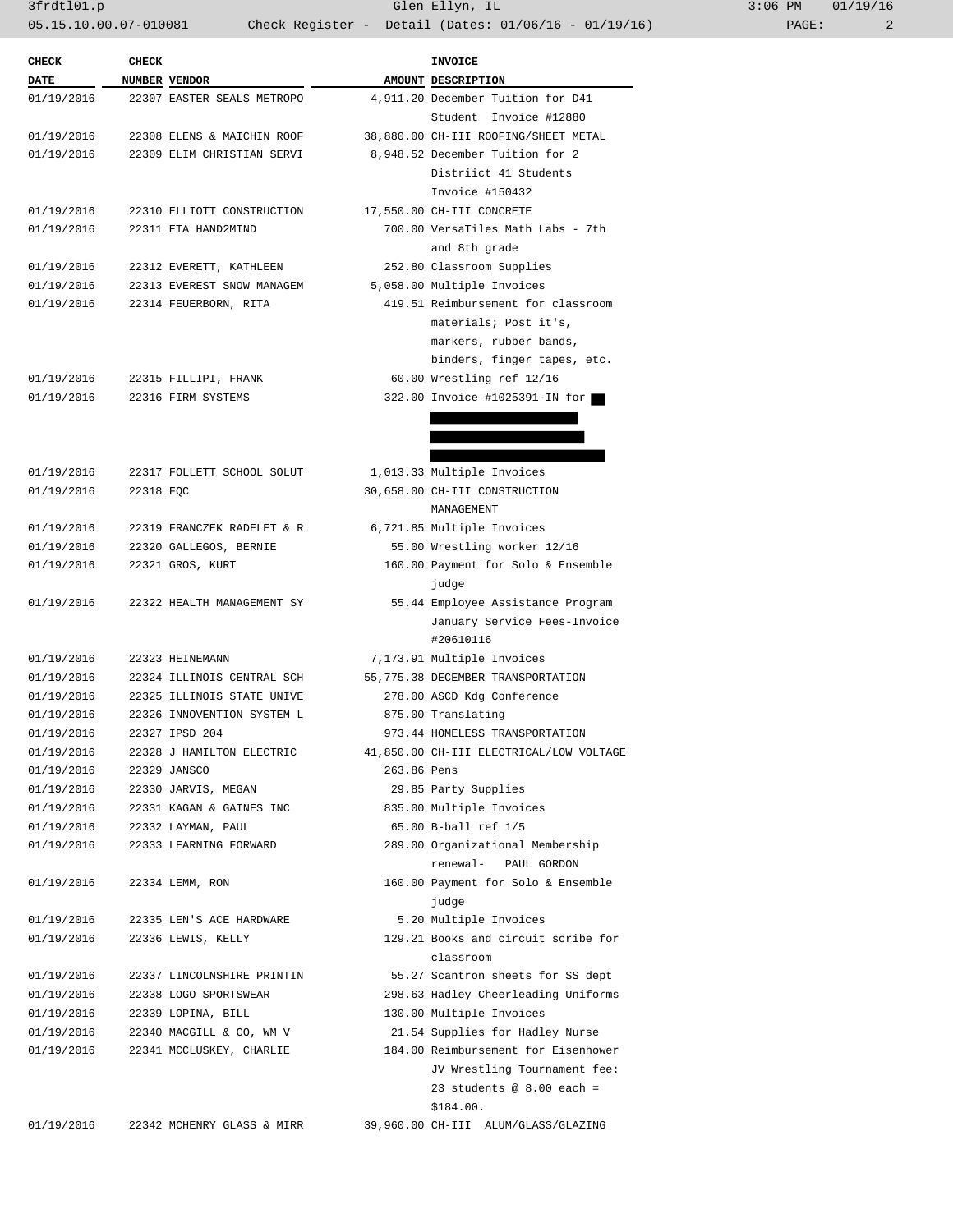3frdtl01.p Glen Ellyn, IL 3:06 PM 01/19/16 05.15.10.00.07-010081 Check Register - Detail (Dates: 01/06/16 - 01/19/16) PAGE: 3

| <b>CHECK</b> | <b>CHECK</b> |                            | <b>INVOICE</b>                                 |
|--------------|--------------|----------------------------|------------------------------------------------|
| DATE         |              | NUMBER VENDOR              | AMOUNT DESCRIPTION                             |
| 01/19/2016   |              | 22343 MEDRANO, MARISELA    | 101.00 1/ 12/2016 Medrano                      |
|              |              |                            | classroom supplies                             |
| 01/19/2016   |              | 22344 MELINYSHYN, STEPHANI | 160.00 Payment for Solo & Ensemble             |
|              |              |                            | judge                                          |
| 01/19/2016   |              | 22345 MENARDS              | 152.31 ASST SUPP AND HARDWARE                  |
| 01/19/2016   |              | 22346 METRO PROFESSIONAL P | 2,519.63 Multiple Invoices                     |
| 01/19/2016   |              | 22347 MULTI-HEALTH SYSTEMS | 1,228.35 Scoring Software Kit &                |
|              |              |                            | Response Booklets for<br>Psychologist          |
|              |              |                            |                                                |
|              |              |                            |                                                |
| 01/19/2016   |              | 22348 MUSIC & ARTS CENTER  | 168.00 Registrations fees for the              |
|              |              |                            | Dupage County Institute                        |
| 01/19/2016   |              | 22349 NORTHERN ILLINOIS GA | 2,759.29 Multiple Invoices                     |
| 01/19/2016   |              | 22350 OFFICE DEPOT         | 427.59 Multiple Invoices                       |
| 01/19/2016   |              | 22351 ORKIN LLC            | 2,373.84 Multiple Invoices                     |
| 01/19/2016   |              | 22352 PATER, JIM           | 65.00 B-ball ref 1/13                          |
| 01/19/2016   | 22353 PCM    |                            | 8,503.22 Multiple Invoices                     |
| 01/19/2016   |              | 22354 PEPPER, J W & SONS   | 79.90 Solfege Posters for Classroom            |
| 01/19/2016   |              | 22355 QUINN, MICHELLE      | 84.60 Lunch balance refund                     |
| 01/19/2016   |              | 22356 R B CONSTRUCTION     | 5,400.00 CH-III CARPENTRY/DRYWALL              |
| 01/19/2016   |              | 22357 RAINBOW RESOURCES    | 173.42 Classroom Supplies                      |
| 01/19/2016   |              | 22358 RAMCORP INC          | 31,443.00 CH-III MASONRY                       |
| 01/19/2016   |              | 22359 RIFTON EQUIPMENT     | 72.75 Butterfly Harness Strap for              |
|              |              |                            | Rifton Activity Chair for SE                   |
|              |              |                            | Student<br>Self                                |
|              |              |                            | Contained Class                                |
| 01/19/2016   |              | 22360 ROSCOE CO            | 211.08 Multiple Invoices                       |
| 01/19/2016   |              | 22361 SAMPLES, KIRK        | 32.46 Reimbursement for a heater               |
|              |              |                            | that was purchased for the<br>office.          |
| 01/19/2016   |              | 22362 SCHOLASTIC MAGAZINES | 207.80 Multiple Invoices                       |
| 01/19/2016   |              | 22363 SCHOOL SPECIALTY     | 498.21 Multiple Invoices                       |
| 01/19/2016   |              | 22364 SEAL OF ILLINOIS     | 2,863.98 December Tuition for District         |
|              |              |                            | 41 Student Invoice #5683                       |
| 01/19/2016   |              | 22365 SEPTRAN INC          | 146,776.94 Multiple Invoices                   |
| 01/19/2016   |              | 22366 SOARING EAGLE ACADEM | 21,636.06 Multiple Invoices                    |
| 01/19/2016   |              | 22367 SQUEEGEE BROTHERS    | 2,853.00 WOW Tshirts                           |
| 01/19/2016   |              | 22368 STREAMWOOD BEHAVIORA | 168.00 Hospital Tutoring for Hadley            |
|              |              |                            | Student Invoice #2402                          |
| 01/19/2016   |              | 22369 TASKS GALORE PUBLISH | 215.38 Resource Books for Behavior             |
|              |              |                            | Specialist/Forest Glen EC                      |
|              |              |                            | Program                                        |
| 01/19/2016   |              | 22370 TEICHMILLER, ANDREA  | 13.81 REIMBURSE MILEAGE                        |
| 01/19/2016   |              | 22371 THE OMNI GROUP       | 60.00 403b OVERSIGHT                           |
| 01/19/2016   |              | 22372 TIME FOR KIDS        | 466.50 Time for Kids for Level 2               |
|              |              |                            | students                                       |
| 01/19/2016   |              | 22373 TRAN, LAN PHUONG     | 37.50 Translating documents in                 |
|              |              |                            | Vietnamese                                     |
| 01/19/2016   |              | 22374 TRANSLATION SMART    | 120.00 Translation                             |
| 01/19/2016   |              | 22375 TSI COMMERCIAL FLOOR | 9,495.00 CH-III RESILIENT FLOORING             |
| 01/19/2016   |              | 22376 TYCO INTEGRATED SECU | 1,280.66 Multiple Invoices                     |
| 01/19/2016   |              | 22377 UNITED RADIO COMMUNI | 3,494.00 Additional digital radio              |
|              |              |                            | purchase for A.P's and                         |
|              |              | 22378 VANGUARD ENERGY SERV | building staff.<br>10,905.14 GAS 12/1-12/31/15 |
| 01/19/2016   |              |                            |                                                |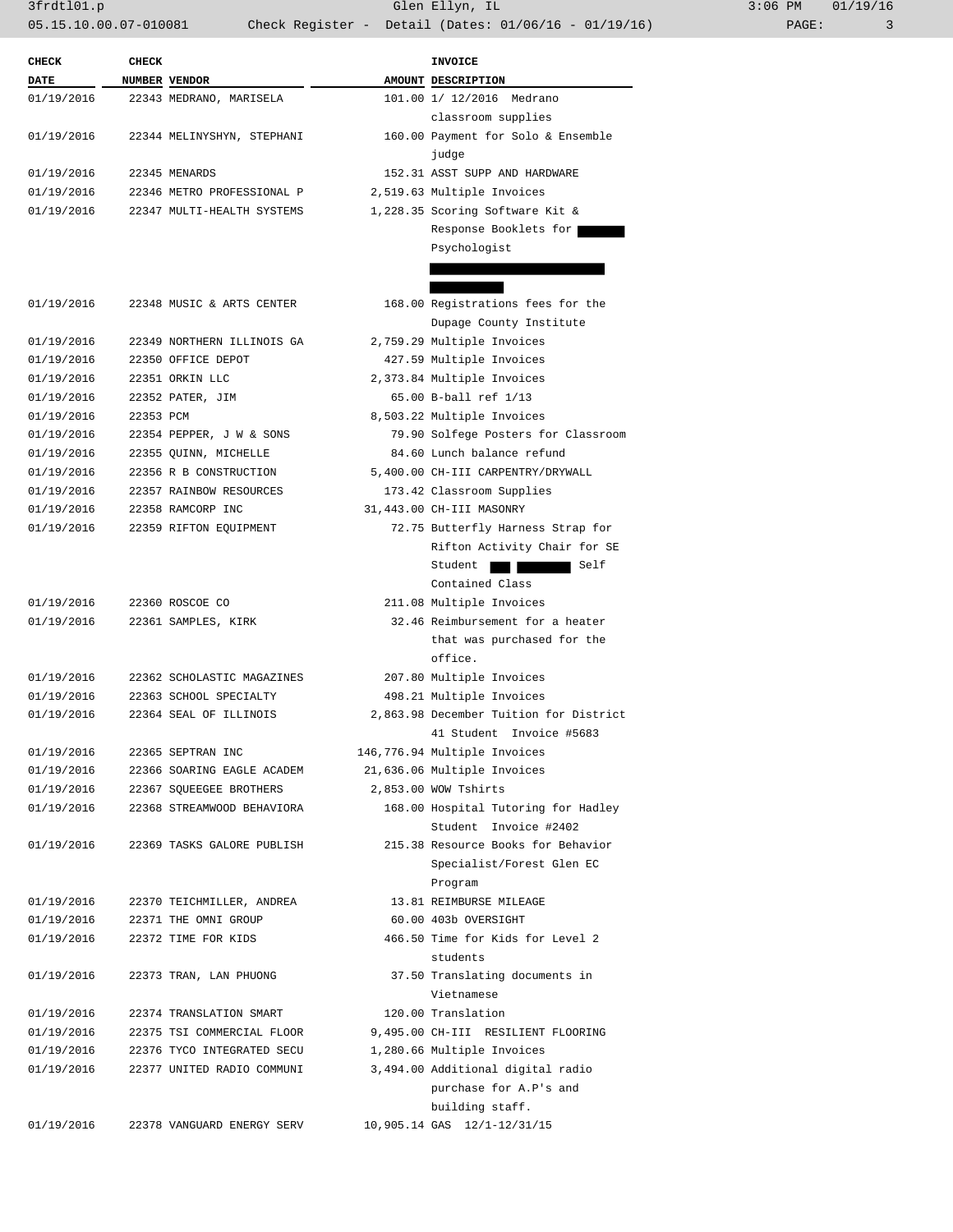3frdtl01.p Glen Ellyn, IL 3:06 PM 01/19/16 05.15.10.00.07-010081 Check Register - Detail (Dates: 01/06/16 - 01/19/16)

| <b>CHECK</b>                   | <b>CHECK</b> |                                           | INVOICE                             |
|--------------------------------|--------------|-------------------------------------------|-------------------------------------|
| <b>DATE</b>                    |              | NUMBER VENDOR                             | AMOUNT DESCRIPTION                  |
| 01/19/2016                     |              | 22379 VERITIV OPERATING CO                | 4,806.00 Multiple Invoices          |
| 01/19/2016                     |              | 22380 VERIZON WIRELESS                    | 593.45 CELL PHONES 11/27-12/26      |
|                                |              | 01/19/2016 22381 VILLAGE OF GLEN ELLY     | 4,436.28 Multiple Invoices          |
| 01/19/2016 22382 WAGEWORKS     |              |                                           | 335.94 DECEMBER FEE                 |
| 01/19/2016 22383 WCEPS         |              |                                           | 78.00 Books for Bilingual           |
|                                |              | 01/19/2016 22384 WEST MUSIC CO            | 68.94 Octaband 8-Leg Stretchy       |
|                                |              |                                           | Movement Band \$59.99 Item:         |
|                                |              |                                           | #540051                             |
|                                |              | 01/19/2016 22385 WHEATON NORTH HIGH S     | 280.00 Social Studies Conference    |
|                                |              |                                           | Registration March 4, 2016          |
|                                |              | 01/15/2016 201500355 GLEN ELLYN EDUCATION | 11,699.54 Multiple Invoices         |
|                                |              | 01/15/2016 201500357 ILLINOIS DEPT OF REV | 36,107.84 Multiple Invoices         |
|                                |              | 01/15/2016 201500358 INTERNAL REV SERVICE | 184,308.41 Multiple Invoices        |
| 01/15/2016 201500359 T H I S   |              |                                           | 18,612.54 Multiple Invoices         |
|                                |              | 01/15/2016 201500360 TEACHERS RETIREMENT  | 110,785.88 Multiple Invoices        |
| 01/15/2016 201500361 WAGEWORKS |              |                                           | 5,355.21 Multiple Invoices          |
|                                |              | 01/15/2016 201500362 THE OMNI GROUP       | 36,825.68 Multiple Invoices         |
|                                |              | 01/15/2016 201500363 EXPERT PAY           | 1,613.92 Payroll accrual            |
|                                |              | 01/14/2016 201500364 EDUCATIONAL BENEFIT  | 435, 220.88 JAN AD&D, DENTAL, LIFE, |
|                                |              |                                           | MEDICAL                             |
|                                |              | 01/15/2016 201500365 MB FINANCIAL BANK    | 149,915.45 BOND PAYMENT             |
|                                |              |                                           |                                     |

Totals for checks 1,692,726.22